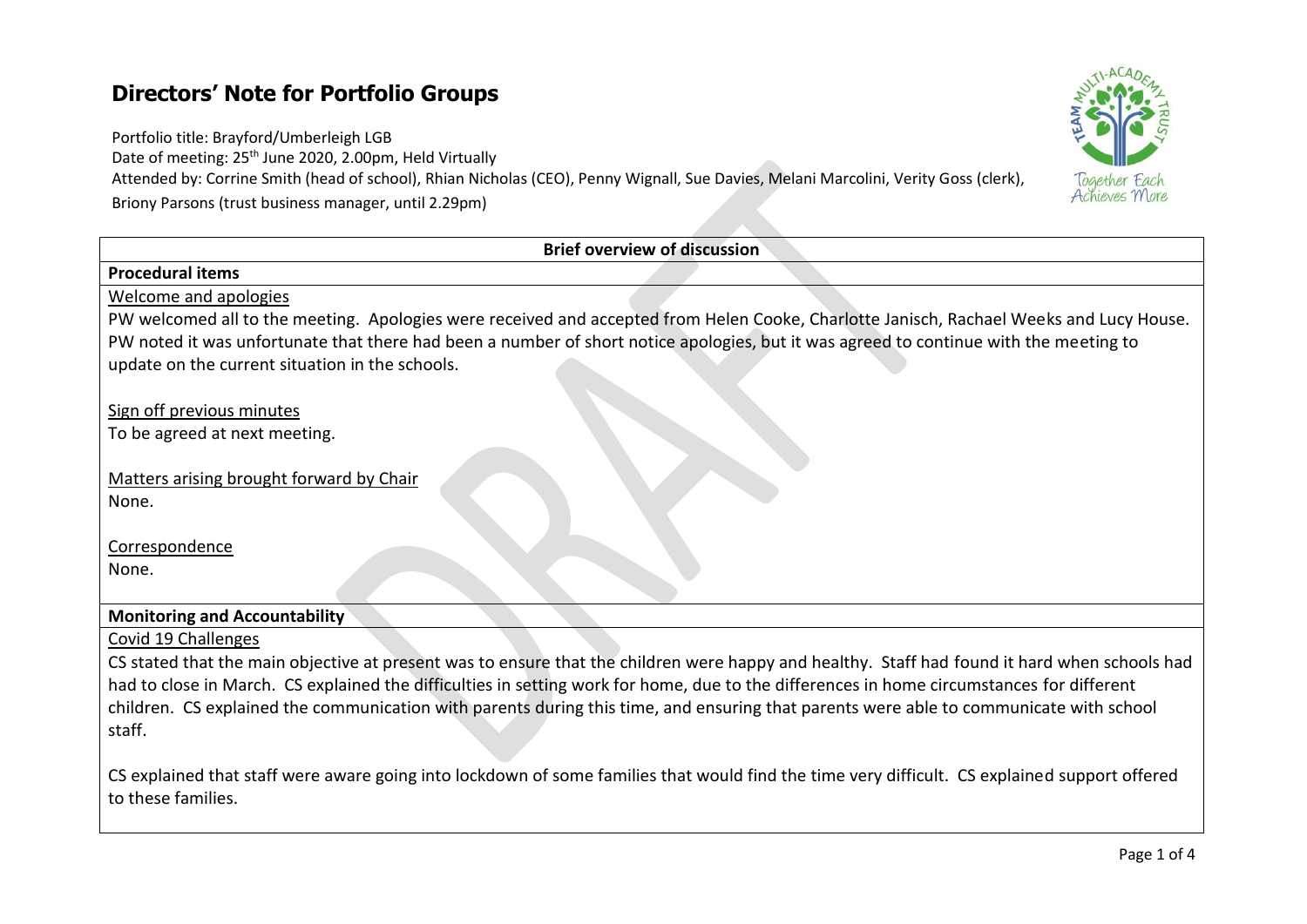CS reported that most children in the eligible year groups had returned to school, and that both schools would be welcoming back children from all year groups from Monday. This was possible due to the small class sizes and the spaces available at the schools. CS confirmed that staff were keen to do this, and that there was a lot of confidence from parents. Governors thanked CS and all schools staff for putting in the work needed to ensure the safety of children and the confidence of the parents. CS confirmed that children who remained at home would still be provided with work to do, which would be similar to the work children were doing in the classroom.

Staffing – at initial reopening there had been reduced staffing, which helped to present a calm environment to the children. All staff were now back to working their contracted hours in their normal roles. CS explained how staff who had initially had anxieties had been supported and helped to resolve their anxieties. RN stated that during lockdown some Brayford/Umberleigh staff had helped to cover keyworker children provision at Pilton Bluecoat, while others had continued to provide and support home learning.

SD highlighted the workload of the leadership team throughout, citing the guidance documents that were frequently updated.

Umberleigh ceiling – quote to install false ceilings in hall and classroom had been accepted, and was under budget. Work was due to commence at the beginning of the summer holidays.

Park and Play – ESFA had given permission to proceed with the land purchase, with a lease agreement with the village hall. A meeting with the buying hub from the ESFA had been arranged, which would run the tender process for the work. Governors were pleased with this result.

Possible extension at Brumblebees – currently waiting on results of CIF bids for other projects within TEAM, after which the architect would be asked to come out and give advice on the ideas for used of the space. A similar project was currently being looked at in another school.

BP left 2.29pm.

## Curriculum update – Curriculum Maestro

CS explained that staff had chosen topics for the summer term that could also be done at home. The infant classes had looked at nature, including minibeasts and animals, while the juniors had included Europe and rainforests. CS stated that staff had tried to make the work as interesting and appealing as possible, making use of mathletics and other websites that children might enjoy using, including game based activities.

Staff had been mindful that some children may have struggled with motivation at home. All children had had internet access – some had needed to borrow laptops from the school. CS reported that there had been varied participation in work sent home – a number of families had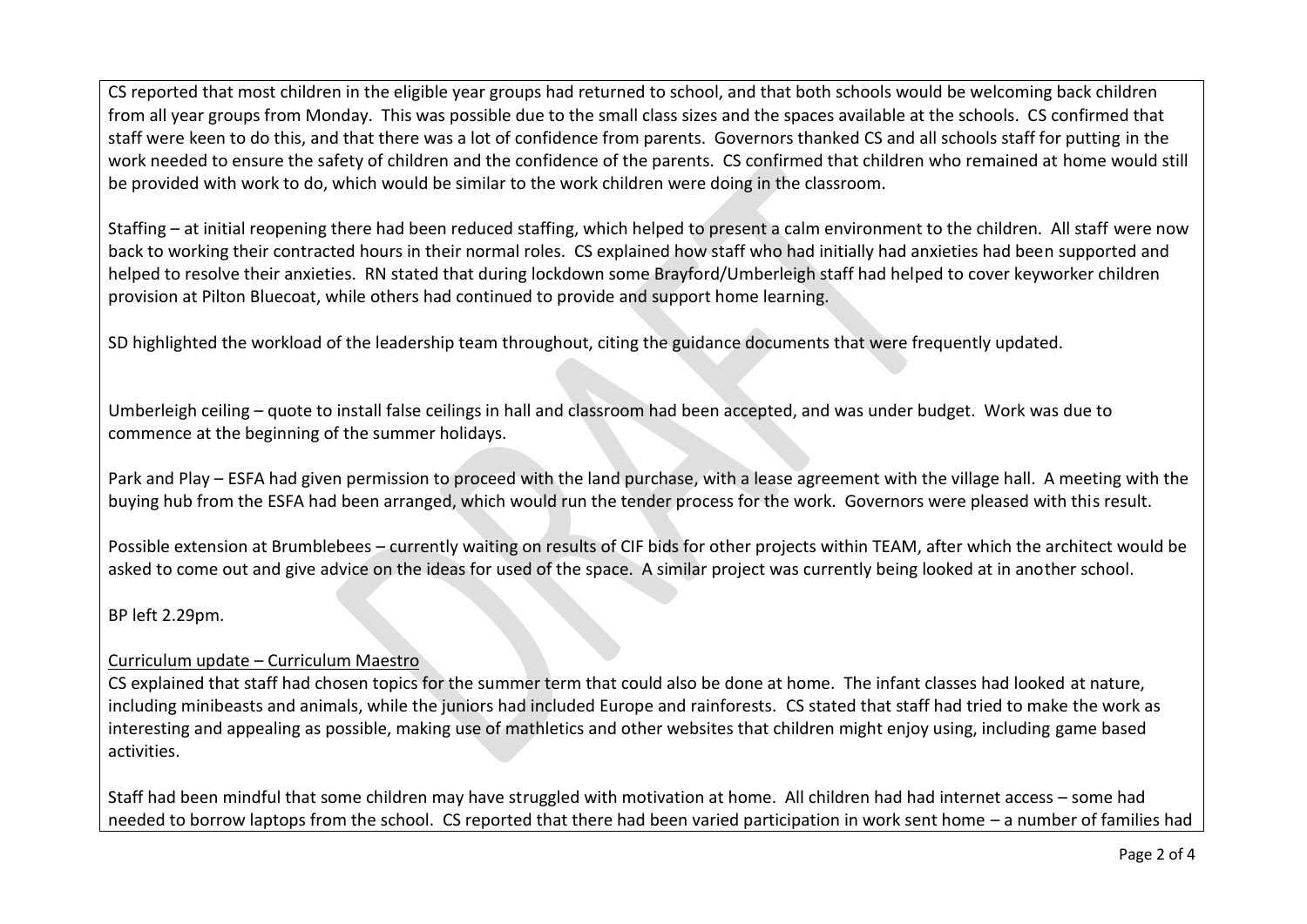focussed more on life skills and other experiences.

CS reported that the children who had returned to school were happy to be back in school and seeing their friends. Children were very good at ensuring distancing and handwashing. CS reported that for most the time at home had been positive, with many children doing activities they did not normally have time to do.

CS explained what was being offered instead of the normal transition days for children joining YR this year, including video tours of the classroom/telephoning parents. CS stated some children may start in September with half days until children were used to it. Nine children would be starting reception in Umberleigh, and five in Brayford.

Curriculum Maestro – CS reported that staff were starting to use this to plan out the topics they would be using in September. Overarching theme in autumn term was 'saving the world', which would be geography and science based. Staff were being careful to plan similar topics in different year groups, which would be helpful for children talking to each other about their learning, in assemblies and for sharing trips. CS gave examples of the topics chosen.

CS explained that the Curriculum Maestro planning started with a memorable experience, and had a section at the end where children reflected on all they had done through the topic, which was similar to how TEAM had handled topics in the past. Curriculum Maestro also enabled staff to track progression within a subject through a child's time at school, and also linked books and lessons in different subjects that linked to the topic. Curriculum Maestro also highlighted what areas had not been covered, and was also able to record data/attainment.

Governors felt that the e-mails sent home addressed to children had been very positive, and helped children know staff were still thinking of them. It was felt to be positive that children were able to return before the summer holiday. All were aware that there would be levels for a lot of children – staff were very aware of children's mental health and wellbeing at this time. It was known that pastoral support would be very important as children returned to school. Children in different circumstances (eg rural/urban) would likely have had different experiences of lockdown, so would need different support. It was hoped that overall children would have had a positive experience over lockdown, with increased time spent with their family.

Safeguarding – partly discussed earlier in the meeting. SD reported that she felt very confident in the leadership team, who were extremely mindful of vulnerable children, and had done their best to provide all the support that they could.

Schools reopening update – included in earlier item.

Numbers –